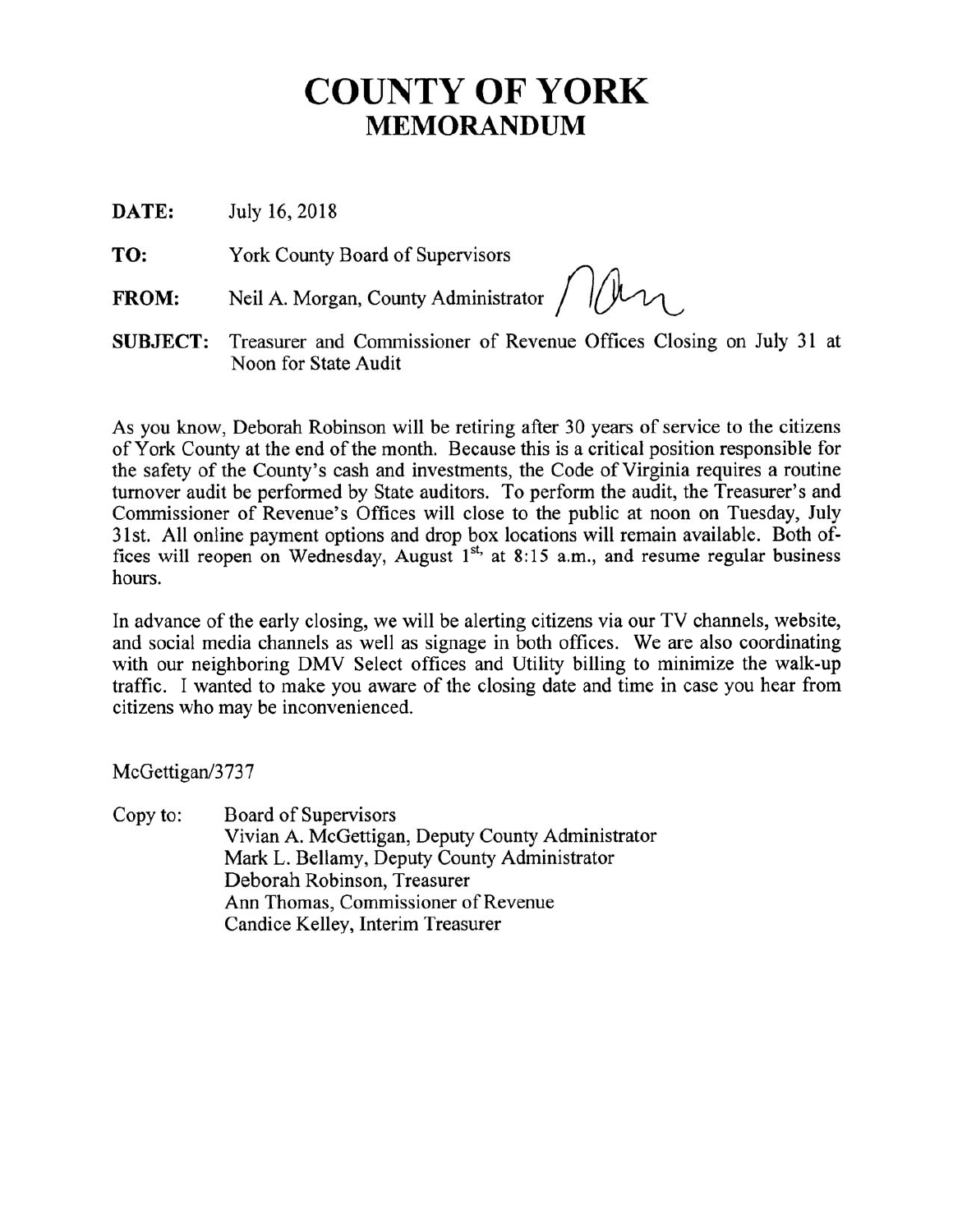## **COUNTY OF YORK**  MEMORANDUM

DATE: July 16, 2018

TO: York County Board of Supervisors

FROM: Neil A. Morgan, County Administrator *()* MV

SUBJECT: Major Milestones Reached for Two County Systems - Munis Phase 1 (Financial System) & Vision (Real Estate Assessment System)

The month of June marked significant technological advances for the County as the 30 year old fmancial management system ( fmancials module) closed out for the last time and Munis opened in production for Phase I on time on July 2 for Finance and July 5 for all users. In addition, the more than 20 year old real estate assessment system which holds all of the County's individual real estate records closed with an anticipated "go-live" for the new system, Vision Government Solutions, in late July. Both of these milestones have required substantial dedicated resources to design new structures, convert and validate data, design electronic workflows, and train employees. The following is a brief update on the two systems.

## I. Financial Management System (Munis):

The replacement of the County's 30 year old financial management system with the Tyler Munis Enterprise Resource Planning (ERP) Software System has been on a fast track for the past two years. The core function of the new system is to manage our Finance, Payroll, Human Resources, Utility Billing, and Tax systems. As you can see from our visual, the "We are Here" yellow star is now in alignment with the "Go-Live" red star as Phase 1 Financials is now live.

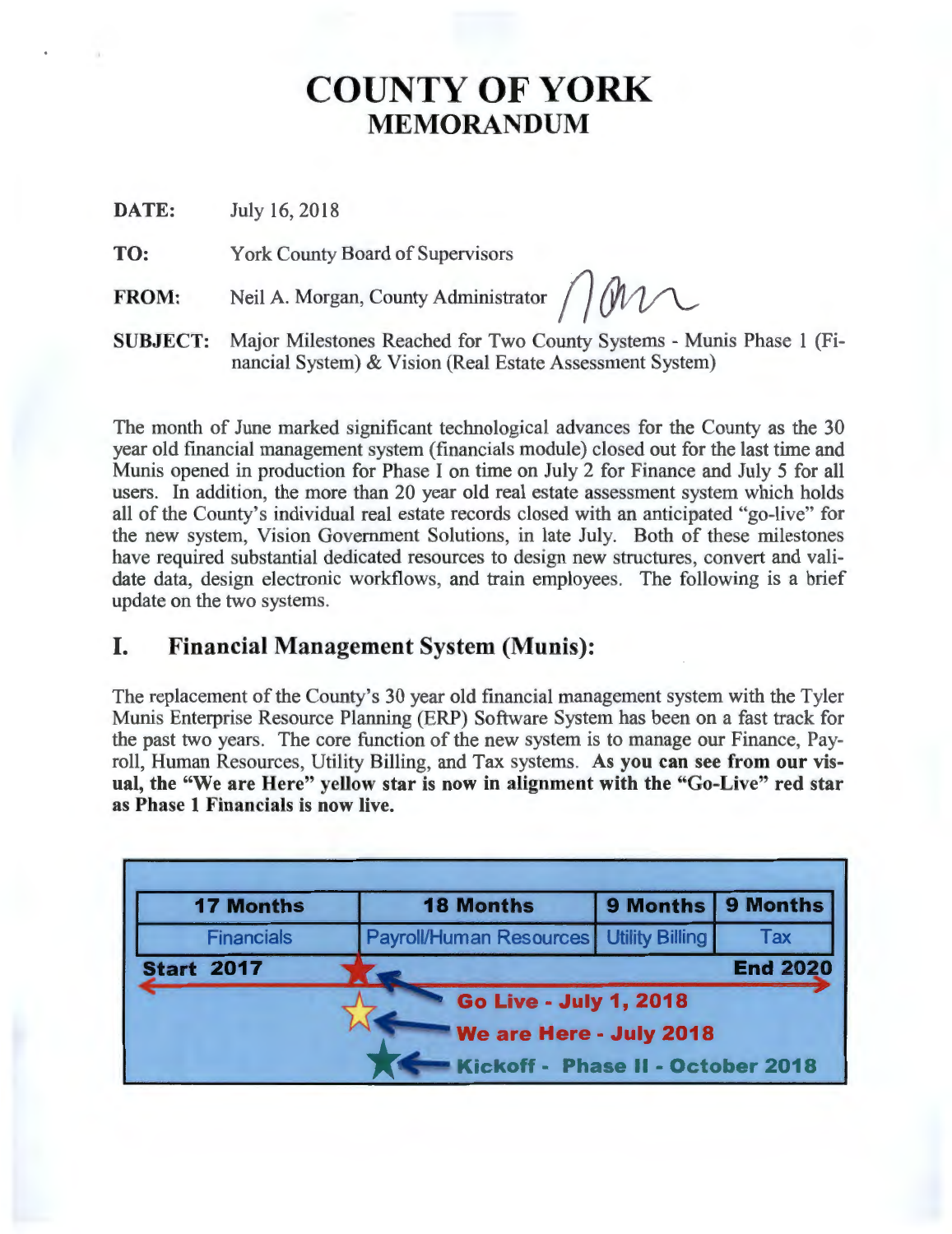York County Board of Supervisors July 16, 2018 Page 2

This has been an extraordinarily busy time for Finance, Treasury, and Information Technology staff, as well as many staff and managers throughout the County who have been learning how to use the new system while continuing their regular duties.

#### Training:

Since our May update memo, over 400 employees were trained from May 21 through June 8 with County, Schools, and Colonial Behavioral Health (CBH) employees participating in over 40 training sessions. These sessions were focused on system users who manage individual offices and were provided information on how to enter documents, approve transactions, and obtain information. Because some employees are initiators and some employees are approvers, a complex matrix was prepared to provide for training to the variety of employees. At the end of their training session, end users were able to practice what they had learned from the classes at their own desks using a training database. Many employees took advantage of this benefit with staff entering transactions and supervisors watching their inboxes and approving practice transactions so that they could be better prepared for the actual transition to the new system.

In the weeks following the training sessions, the County's training facility was opened up for hands-on lab time so that employees could practice and receive additional guidance. Lab time was also used for a "soft opening" where end users could enter in actual transactions.

Now that Munis has gone live, understanding the new system is even more critical to the end users. The Munis team continues to perfect the training and reinforce essential processes. The Munis team, along with the Munis consultants, have developed detailed manuals which can be customized to the individual employees' job functions. The Information Technology Department, Financial Systems Division, has developed an intranet site with information for the end users. Recently, the manuals were posted to the intranet site.



To increase responsiveness to the end users, subject area experts have been identified on our staff, as well as on the Schools and CBH staff. They have been fielding numerous calls and providing individualized assistance.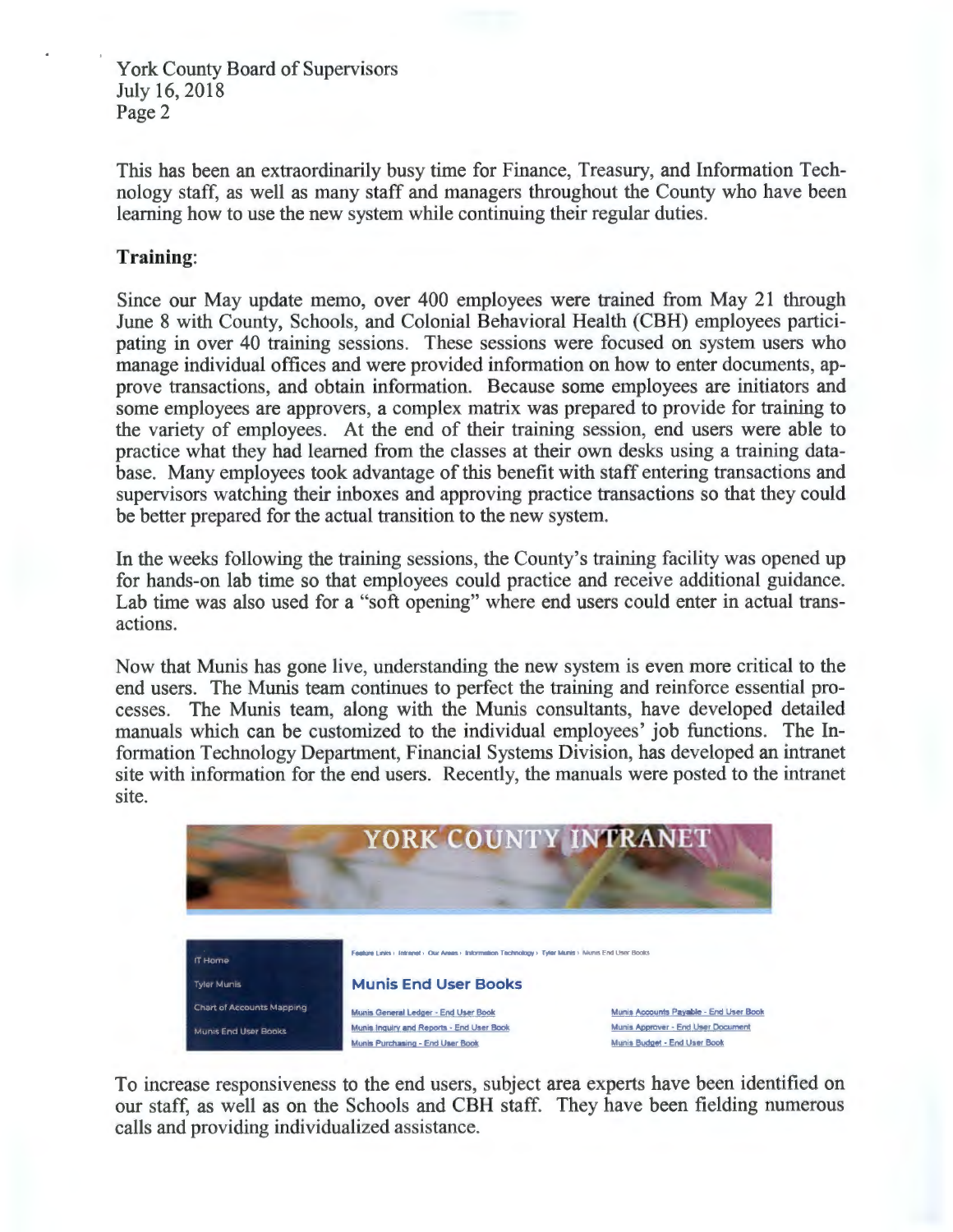York County Board of Supervisors July16, 2018 Page 3

#### **Start of Phase II (Human Resources and Payroll):**

Now that Phase I has gone live, in three months we will be turning our focus to the Phase II implementation. This phase covers the Human Resources and Payroll modules. Fortunately, the Human Resources Department has not been heavily involved with Phase I; so as the lead department, they will arrive fresh for the Phase II kickoff in October 2018. Phase II will impact every employee as the employee self service module is an important enhancement of the new system.

#### **Phase III (Utility Billing):**

As we wrap-up Phase I and began Phase II, Phase III is on the horizon and will begin in late January 2019. This will be the shortest of all the phases impacting on the smallest number of employees and is expected to go-live is October 2019.

#### **Exploring Phase IV, Tax Module, Options:**

The Tax Module is potentially the most complicated and risky module involved in the system conversion. This is due to the unique and complex tax requirements which vary from state to state preventing standardization. Understanding the experiences of Virginia Munis users is critical before a decision can be made on whether Munis is the best option for York County. Commissioner of Revenue Ann Thomas has taken the lead in exploring the options for the tax module by arranging for site visits in August to Roanoke County and Isle of Wight to observe and talk with Commissioner of Revenue and Treasurer's Office staff to understand the capabilities and limitations of Munis from employees who have worked with the tax module for several years. Because the functionality of the Tax Module is critical to the Commissioner of Revenue and Treasurer's Office, the site visit will include the Interim Treasurer, Candice Kelley. It is my belief that after everyone has an opportunity to study this question, we will conclude that it is in the County's interest to implement the taxation model as well.

## **II. Real Estate Assessment System (Vision)**

The County has been utilizing the Equity real estate assessment system for over 20 years. This system is used to manage the individual real estate property records and to calculate their assessments. Due to the complexity of the real estate assessment process and to provide modern tools to the staff, a new system which provides for Computer Assisted Mass Appraisal (CAMA) was purchased. This system provides for the following:

- Industry Standard Valuation Programs
- Compliance with Professional Standards
- Flexible Screen and Database Design
- Easy-to-Use Report Writer
- Powerful Sales Analysis and Income Analysis Tools